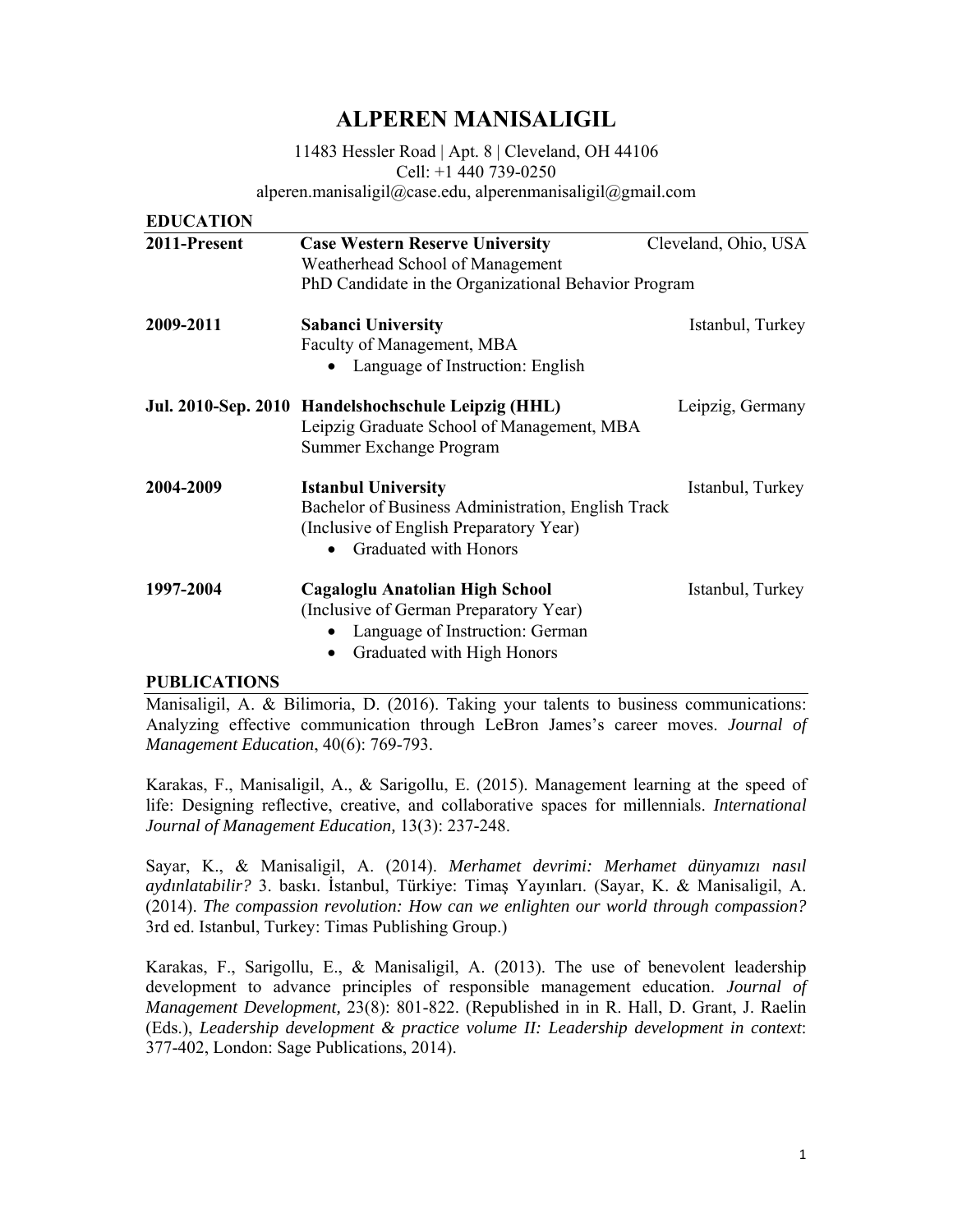Karakas, F. & Manisaligil, A. (2012). Reorienting self-directed learning for the creative digital era. *European Journal of Training and Development,* 36(7): 712-731. (formerly, *Journal of European Industrial Training*).

## **CONFERENCE PRESENTATIONS**

Manisaligil, A. & Haksöz, Ç. (Presenter & Author) (2016). Days of future past: Implications of mental time travel on organizational behavior. Academy of Management Conference, Anaheim, CA. 5-9 August.

Coen, C. & Manisaligil, A. (Presenter & Author) (2016). Building agent-based models: The surprising advantages of naturalism. Society for Industrial and Organizational Psychology, Anaheim, CA. 14-16 April.

Karakas, F. & Manisaligil, A. (Presenter & Author) (2012). Management learning at the speed of life: Designing reflective, creative, and collaborative spaces for the net generation. Academy of Management Conference, Boston, MA. 3-7 August.

Manisaligil, A. (2012). Building an organizational nest for creativity using positive organizational scholarship. The Medici Summer School in Management Studies, Florence, Italy. 24-29 June.

## **WORKING PROJECTS**

Coen, C. & Manisaligil, A. Emergence thinking. (Target journal: Organizational Research Methods)

Coen, C. & Manisaligil, A. Building agent-based models: The surprising advantages of naturalism. (Target journal: Academy of Management Review)

Manisaligil, A., Coen, C., & Haksöz, Ç. Days of future past: Implications of mental time travel on organizational behavior. (Target journal: Journal of Management)

#### **TEACHING EXPERIENCE**

MGMT 201: Contemporary Business and Communication, Fall 2014. Core Requirement in the Undergraduate Program. Case Western Reserve University, Weatherhead School of Management. (Course rating: 4.5/5.0, Instructor rating: 4.7/5.0)

#### **TEACHING AND RESEARCH ASSISTANTSHIPS**

Research Assistant for Professor Corinne Coen, Fall 2014. Case Western Reserve University, Weatherhead School of Management.

ORBH 251: Managing Organizations and People II, Spring 2014. Undergraduate Program. Teaching Assistant for Professor Corinne Coen. Case Western Reserve University, Weatherhead School of Management.

ORBH 430A: Sustainable Value and Social Entrepreneurship, Fall 2013. Full-time MBA Program. Teaching Assistant for Professor Chris Laszlo. Case Western Reserve University, Weatherhead School of Management.

MBAP 404: Managing People and Organizations, Spring 2013. Part-time MBA Program. Teaching Assistant for Professor Diane Bergeron. Case Western Reserve University, Weatherhead School of Management.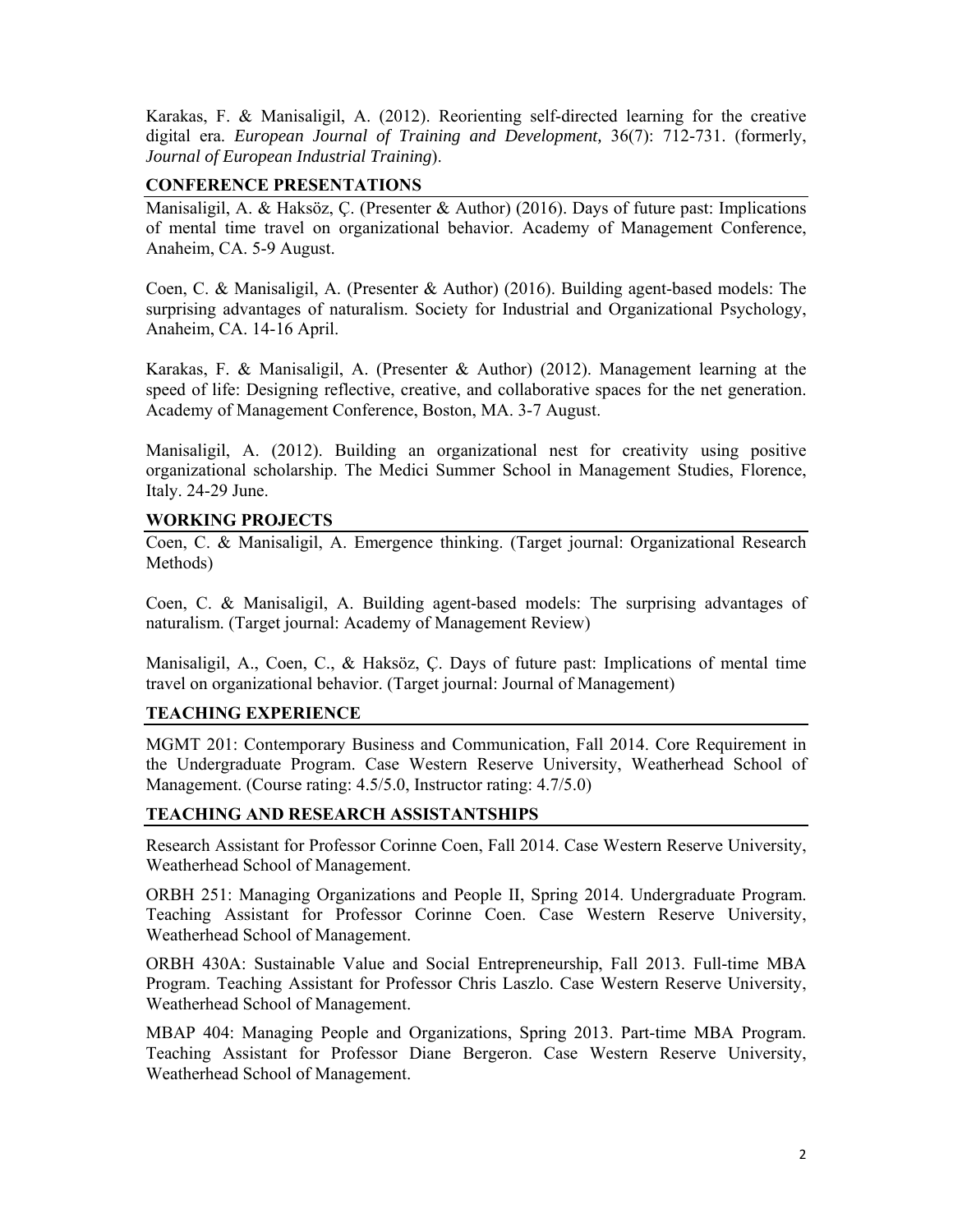ORBH 403: Developing Interpersonal Skills for Managers, Spring 2013. Part-time MBA Program. Co-Facilitator under the supervision of Professor Ron Fry. Case Western Reserve University, Weatherhead School of Management.

MPOD 413: Appreciative Inquiry & Foundations in Positive Organization Development, Fall 2012. Masters in Positive Organization Development Program. Teaching Assistant for Professor David Cooperrider. Case Western Reserve University, Weatherhead School of Management.

ORBH 460: Women in Organizations, Spring 2012. Part-time MBA Program. Teaching Assistant for Professor Diana Bilimoria. Case Western Reserve University, Weatherhead School of Management.

ORBH 450: Executive Leadership, Fall 2011. Full-time MBA Program. Teaching Assistant for Professor Diana Bilimoria. Case Western Reserve University, Weatherhead School of Management.

## **SELECTED MEDIA APPEARANCE**

The Plain Dealer (2016, September 13). LeBron James' announcements show how he's matured, Case Western Reserve University study concludes. Available at: http://www.cleveland.com/metro/index.ssf/2016/09/lebron\_james\_announcements\_show\_ho w hes matured case western reserve university study concludes.html

Akron Beacon Journal (2016, September 9). LeBron's career moves to leave the Cavs and then return subject of Case Western study. Available at: http://www.ohio.com/news/breaknews/lebron-s-career-moves-to-leave-the-cavs-and-then-return-subject-of-case-westernstudy-1.710568

The CWRU Daily (2016, September 2). The Decision…and…I'm Coming Home: How LeBron James chose to communicate his controversial career moves is subject of Weatherhead School of Management research paper. Available at: http://thedaily.case.edu/the-decisionandim-coming-home/

## **INVITED SPEECHES**

Manisaligil, A. (2016, July 2). The compassion revolution. Public talk, Science and Arts Foundation, Center for Global Studies, Istanbul, Turkey.

Manisaligil, A. (2015, February 28). The compassion revolution: How can we enlighten our world through compassion? Public talk, Boğaziçi Yöneticiler Vakfı (Bosphorus Management Association), Istanbul, Turkey

Manisaligil, A. (2012, July 18). Raising hope in the business world: Bold directions in management and organizational behavior. Guest Lecture, Sabanci University Summer School, Istanbul, Turkey.

## **PROFESSIONAL SERVICE**

| Sep. $2014$ – Present | Lab Manager of the Agent-Based Modeling Lab, Weatherhead<br>School of Management                                      |
|-----------------------|-----------------------------------------------------------------------------------------------------------------------|
| Sep. 2013             | Ad Hoc Reviewer for Journal of Management Education                                                                   |
| Mar. 2012-July 2013   | Editorial Board Member of World Inquiry, the Fowler Center<br>for Sustainable Value, Weatherhead School of Management |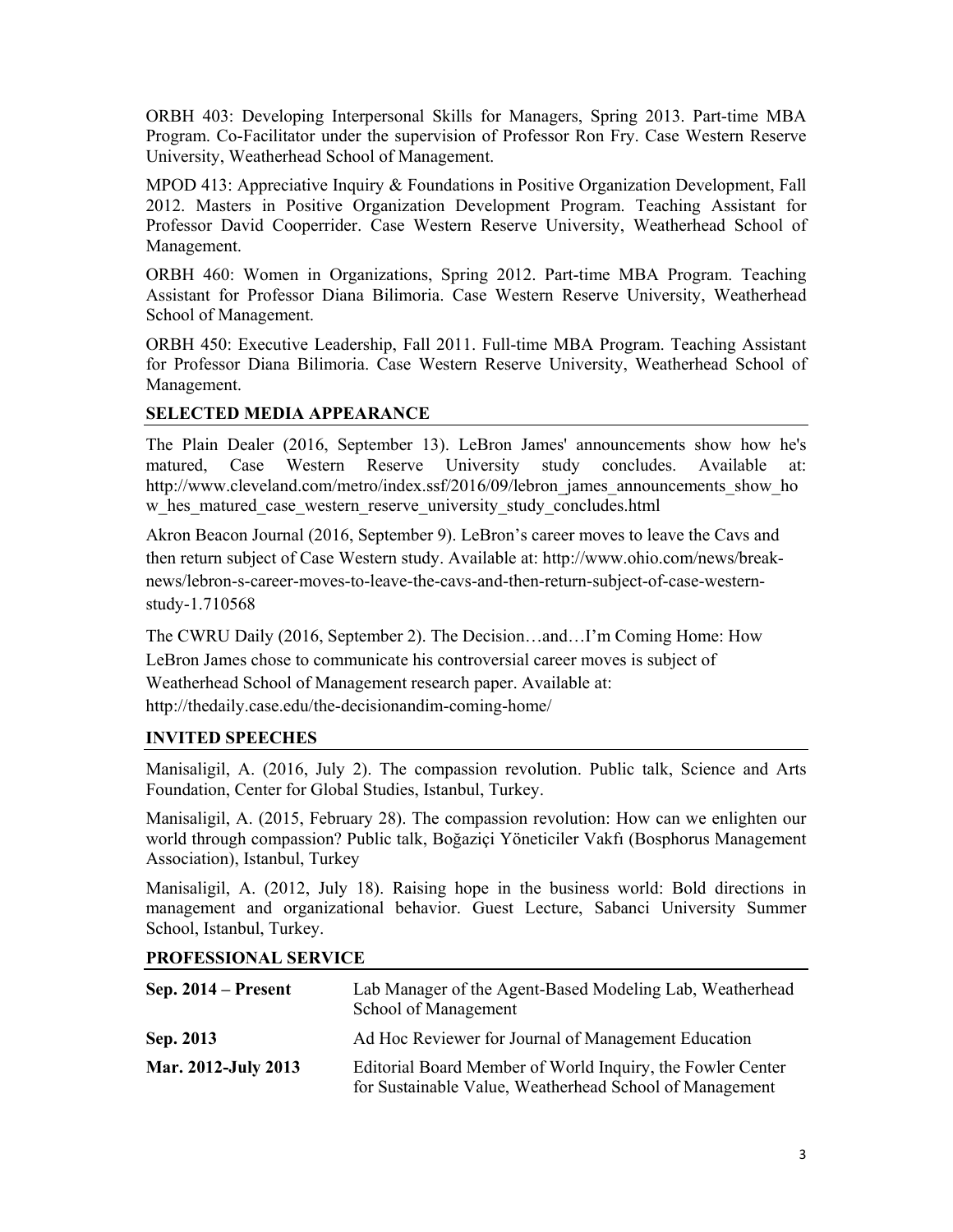| <b>Jan. 2012 - Present</b> | Reviewer for the Academy of Management Conference,<br>Organizational Behavior Division                                                                                                                                                                                                                                                                                                                                                          |                                                                                                                                                                                                                          |
|----------------------------|-------------------------------------------------------------------------------------------------------------------------------------------------------------------------------------------------------------------------------------------------------------------------------------------------------------------------------------------------------------------------------------------------------------------------------------------------|--------------------------------------------------------------------------------------------------------------------------------------------------------------------------------------------------------------------------|
| <b>WORK EXPERIENCE</b>     |                                                                                                                                                                                                                                                                                                                                                                                                                                                 |                                                                                                                                                                                                                          |
| Nov. 2010-May. 2010        | <b>Development Project, Istanbul</b>                                                                                                                                                                                                                                                                                                                                                                                                            | <b>Part-Time Consultant to Superonline Smart Grid Business</b>                                                                                                                                                           |
|                            |                                                                                                                                                                                                                                                                                                                                                                                                                                                 | Company Action Project (CAP) of the Sabanci<br>University MBA program: a practical and action-<br>oriented engagement project undertaken by a team of 2-<br>4 MBA students (6-7 months, 2 days/week on site)             |
| Feb. 2010- June 2010       | <b>Management</b> , Istanbul                                                                                                                                                                                                                                                                                                                                                                                                                    | <b>Teaching Assistant, Sabanci University Faculty of</b>                                                                                                                                                                 |
|                            | Accounting and Reporting course                                                                                                                                                                                                                                                                                                                                                                                                                 | Taught recitation classes of the Introduction to Financial                                                                                                                                                               |
| Dec. 2009- Apr. 2010       | <b>Research Assistant for TUBITAK Evrena Project, Istanbul</b><br>Project Title: Impact of Corporate Governance Variables on<br>Firm Performance in the Istanbul Stock Exchange<br>TUBITAK is the main scientific agency in Turkey<br>(similar to NSF in U.S.) which funds academic research<br>and 1010 Evrena is a code that implies the international<br>collaboration in a project.<br>This project had a research budget of \$101,000<br>٠ |                                                                                                                                                                                                                          |
|                            | Partnered with five professors from four universities:<br>Sabanci University, Cass Business School, Middle East<br>Technical University, and Yalova University                                                                                                                                                                                                                                                                                  |                                                                                                                                                                                                                          |
| June 2009-Aug. 2009        |                                                                                                                                                                                                                                                                                                                                                                                                                                                 | Intern for Arcelik A.S., Domestic Sales Department,                                                                                                                                                                      |
|                            | <b>Istanbul</b><br>$\bullet$<br>commerce, prepared by request                                                                                                                                                                                                                                                                                                                                                                                   | Awarded special recognition by the Koc Business Group<br>for a diagnostic consultancy report on Arcelik A.S. and<br>its Domestic Sales Department, prepared by request<br>Awarded special recognition for a report on e- |
| <b>July 2008-Oct. 2008</b> |                                                                                                                                                                                                                                                                                                                                                                                                                                                 | Intern for Alanyali & Alanyali HR Consultancy, Istanbul                                                                                                                                                                  |
|                            | Translated CVs from German and Italian into Turkish                                                                                                                                                                                                                                                                                                                                                                                             |                                                                                                                                                                                                                          |
|                            | headhunting projects                                                                                                                                                                                                                                                                                                                                                                                                                            | Reported sector analysis to consultants for the relevant                                                                                                                                                                 |
| <b>LANGUAGES</b>           |                                                                                                                                                                                                                                                                                                                                                                                                                                                 |                                                                                                                                                                                                                          |
|                            | Turkish (Native)<br>English (Fluent)                                                                                                                                                                                                                                                                                                                                                                                                            | German (Fluent)<br>Italian (Advanced)                                                                                                                                                                                    |

## **AWARDS AND HONORS**

Nominated for the University-wide 2014-2015 Carl F. Wittke Award for Excellence in Undergraduate Teaching. Case Western Reserve University.